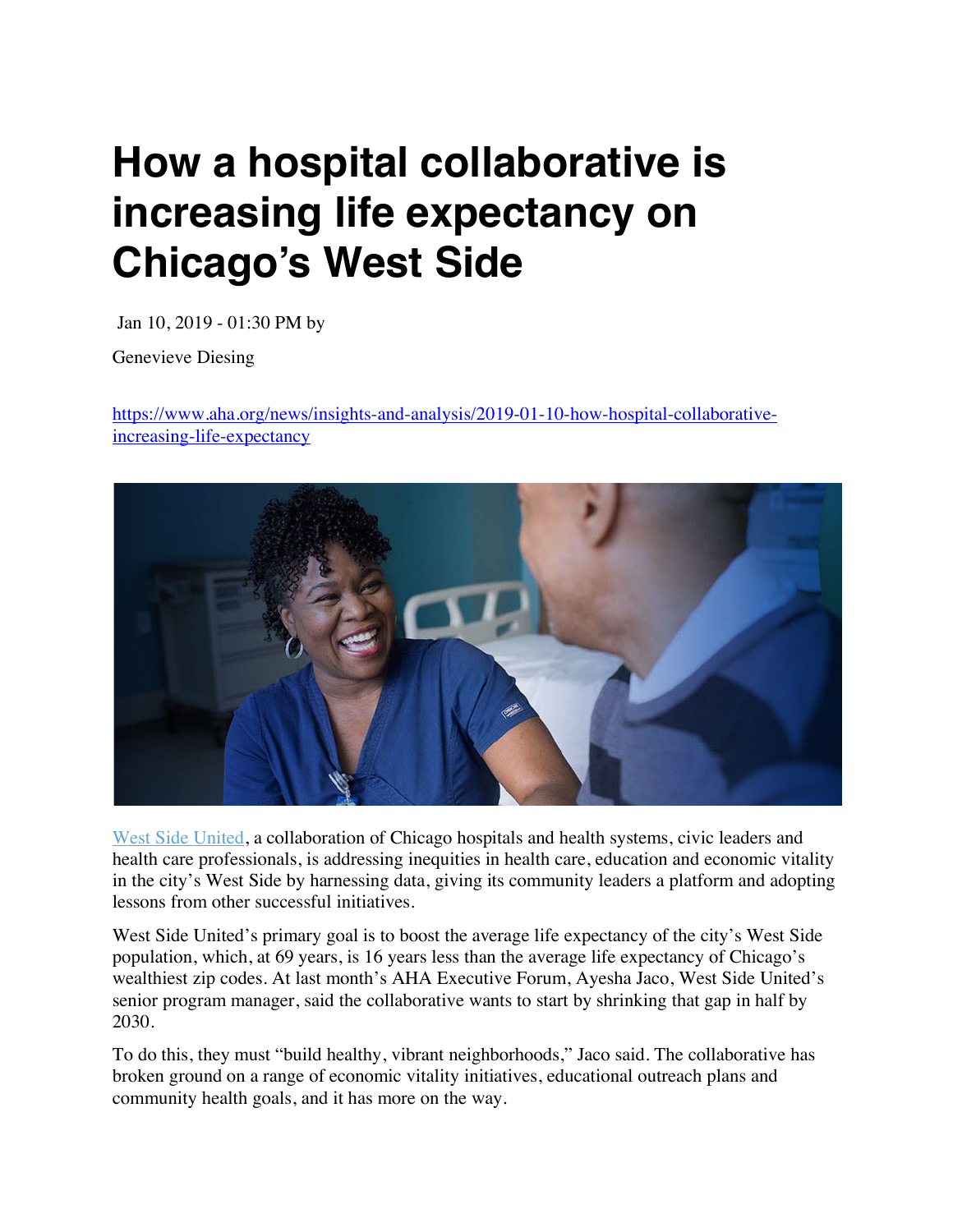Ann & Robert H. Lurie Children's Hospital of Chicago; Cook County Health and Hospitals System; Presence Health; Rush University Medical Center; Sinai Health System; and University of Illinois Hospital & Health Sciences System are involved in this partnership.

## **Spurring economic growth**

If combined, the six hospitals and health systems in the collaborative would be the largest employer in Illinois, according to Jaco. And that kind of heft can prompt real economic change.

For example, taking a cue from a Cleveland Clinic model, West Side United creating a local hospital laundry service that could be staffed with as many as 200 West Side residents.

"One of the first things that we were told in our initial review of this potential strategy was 'OK, you need a commitment of 10 million pounds of laundry if you're going to do this,'" Jaco said. "Based off the strength of our collaborative, our hospitals came back and said, 'We'll give you 22 million pounds.' So, we're driving the local economy; we're able to redirect services on a hyper-local level and provide jobs."

The laundry is just the beginning of more economic opportunity, Jaco said. The partner hospitals are hiring more — and more diverse — employees from their backyards. They're also supporting hyper-local business development through local purchasing. And they've invested \$100,000 in a small-business accelerator grant pool to fund local business growth.

## **Investing in education and professional growth**

West Side United worked with its hospital and health system partners to create more summer employment opportunities for high school students and to expand college apprenticeships. It also developed a professional development pathway to boost the careers of existing local employees.

In addition, noticing a growing number of unfilled clinical positions, hospital leaders created a medical assistant education program to support 25 selected applicants in pursuing the certification needed to take on these jobs. The program will cover tuition, childcare and transportation for the 18-month educational duration.

"After 18 months, [students] receive the [medical assistant] certification and can move up into a medical assistant job and/or move forward to pursue an RN or whatever the trajectory is that they choose," Jaco said.

In addition, West Side United – prompted by the community's desire for more community health workers and funding for localized behavioral health services – created two \$125,000 grants to meet these needs.

West Side United already has awarded the first grant to a local community health worker organization that was able to expand its team from three employees to 13. This should help connect about 1,500 families in Chicago's West Side to health care resources, said Program Manager Karen Aguirre.